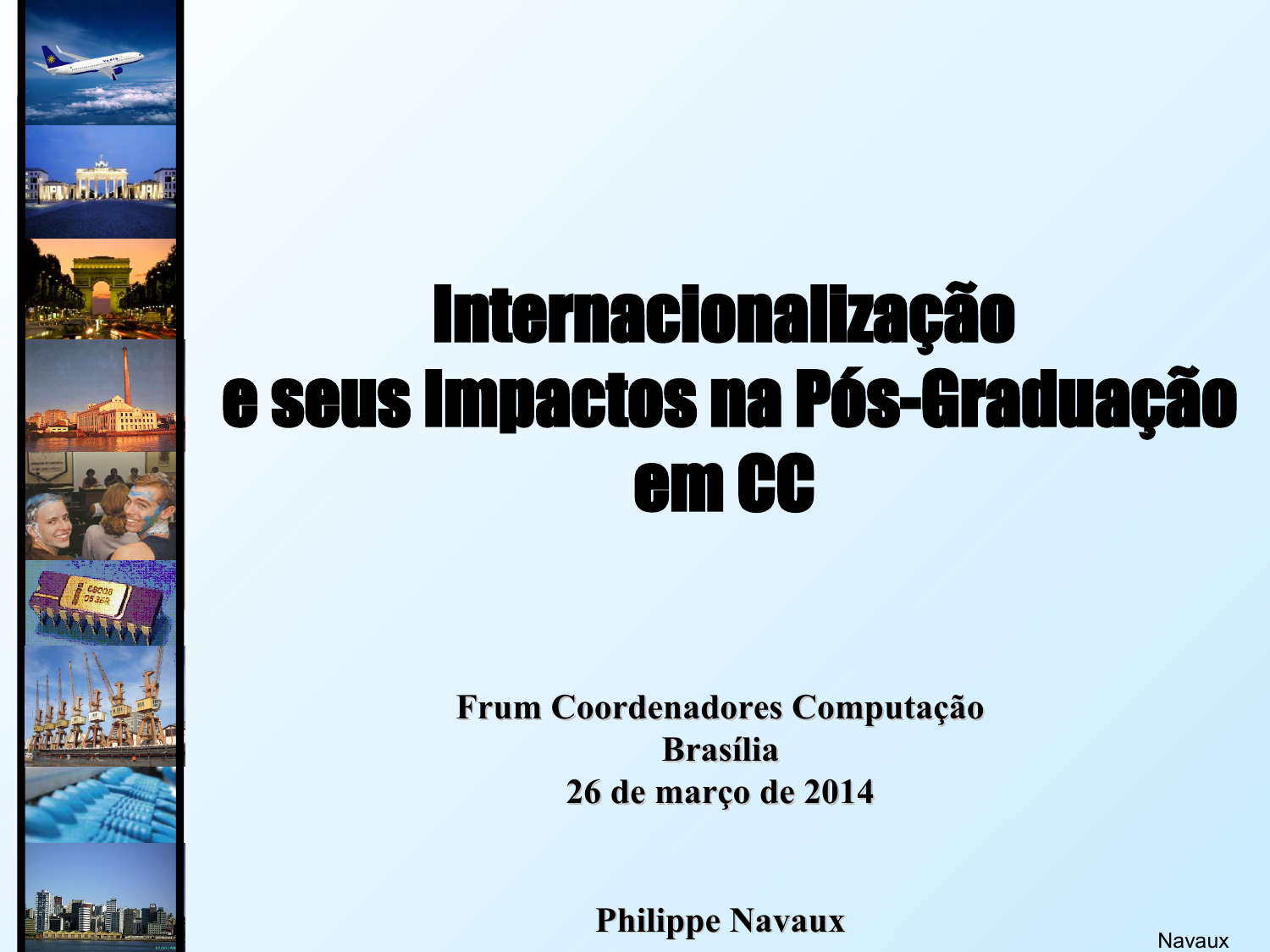

# Internacionalização

 No atual avanço da Pós-graduação brasileira, crescendo para ser de classe mundial, é essencial a cooperação com outras universidades internacionais.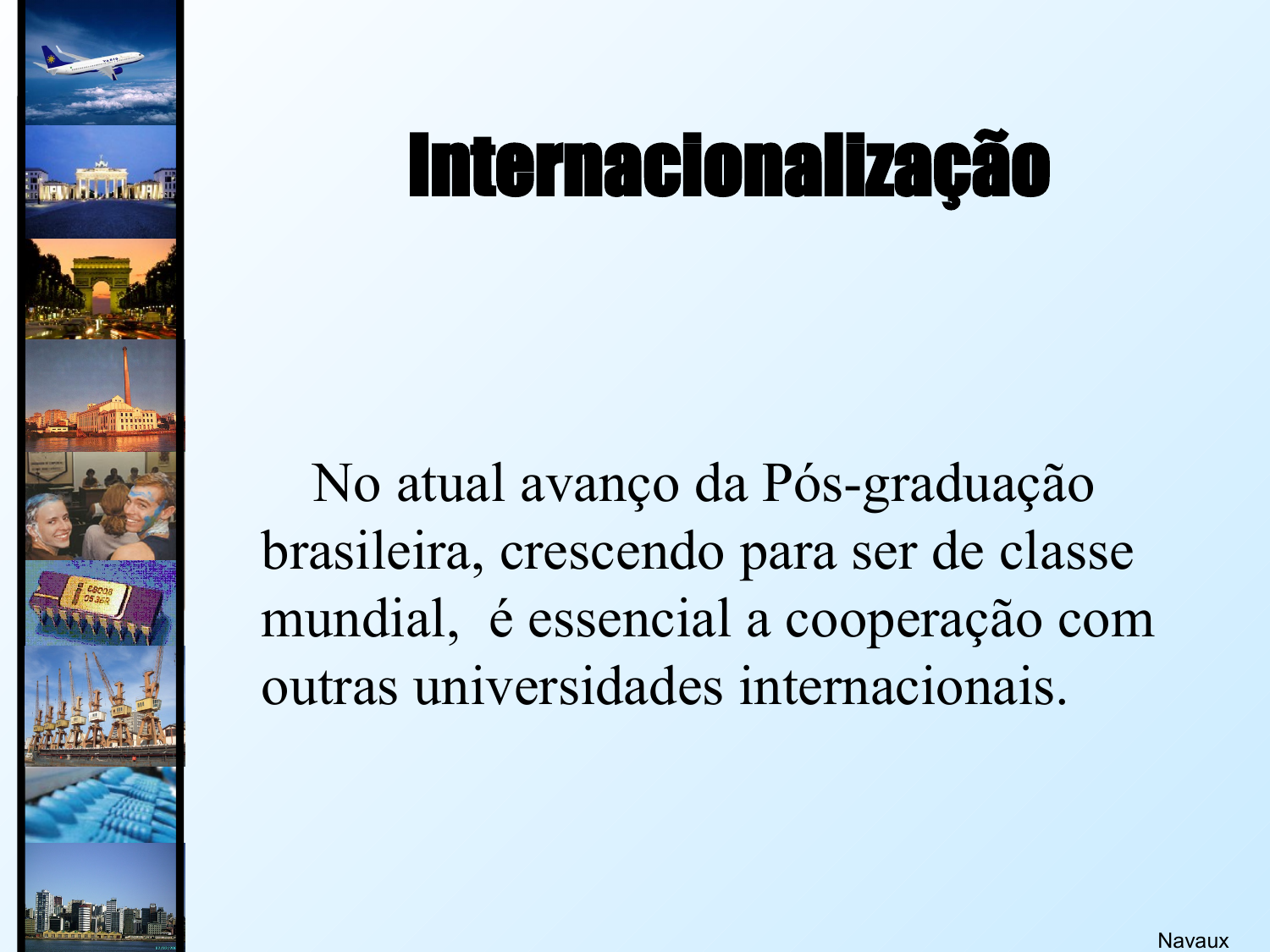

# Razões da Internacionalização

- A ciência não tem fronteiras,
- A importância do intercâmbio do conhecimento,
- Evitar endogenia,
- A Internacionalização deve ser nos dois sentidos,

 - Pesquisa e Desenvolvimento são base do desenvolvimento social e econômico dos países.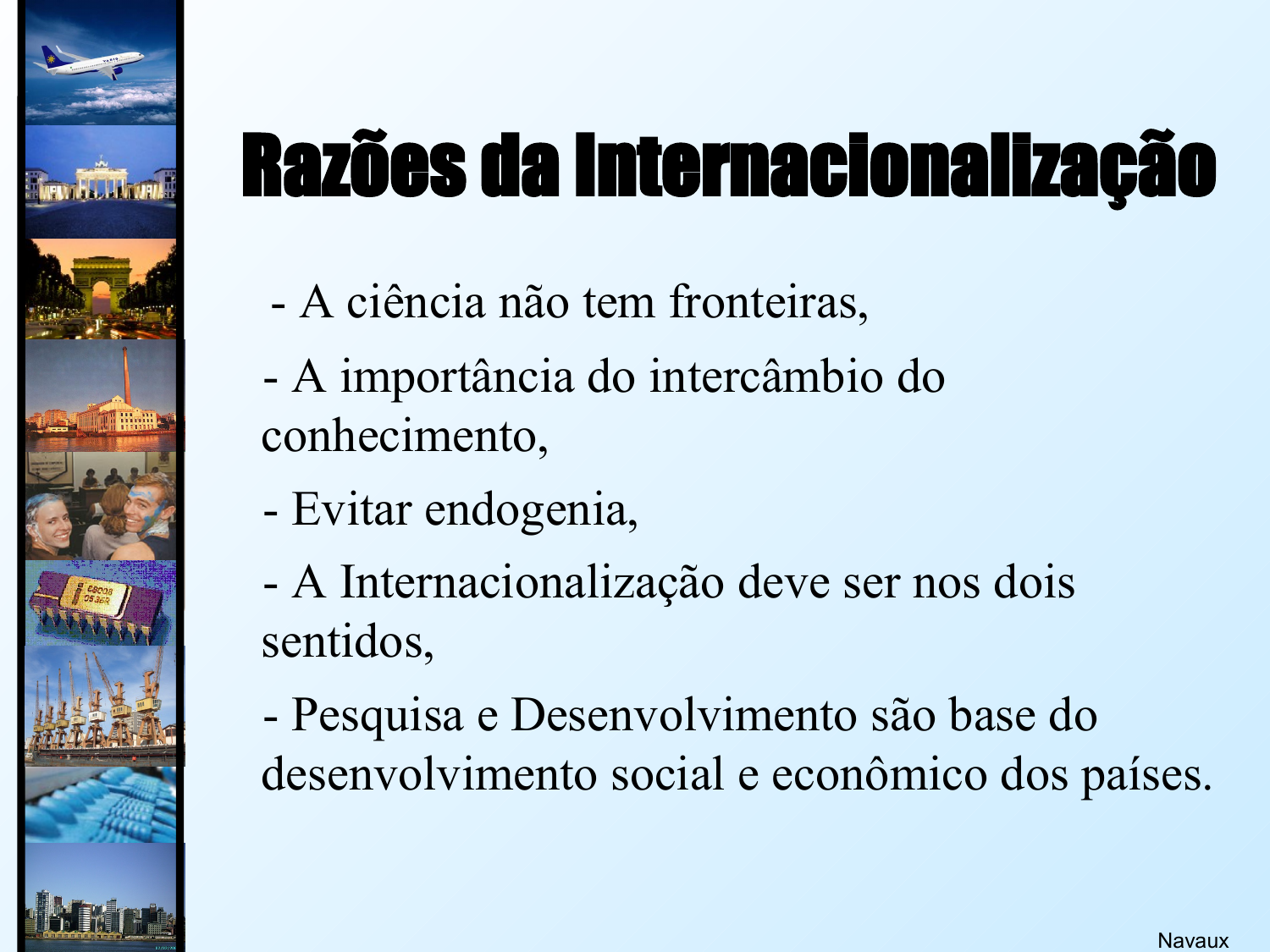

# Tipos de Internacionalização

- Intercâmbio na Graduação,
	- Duplo Diploma
- Intercâmbio na Pós-graduação,
	- Co-tutela
- Intercâmbio de Pesquisadores
	- Pos Doc
	- Estágio Senior
	- Pesquisador Visitante
- Pesquisas entre grupos,
	- Laboratórios Associados
	- Workshops Conjuntos ….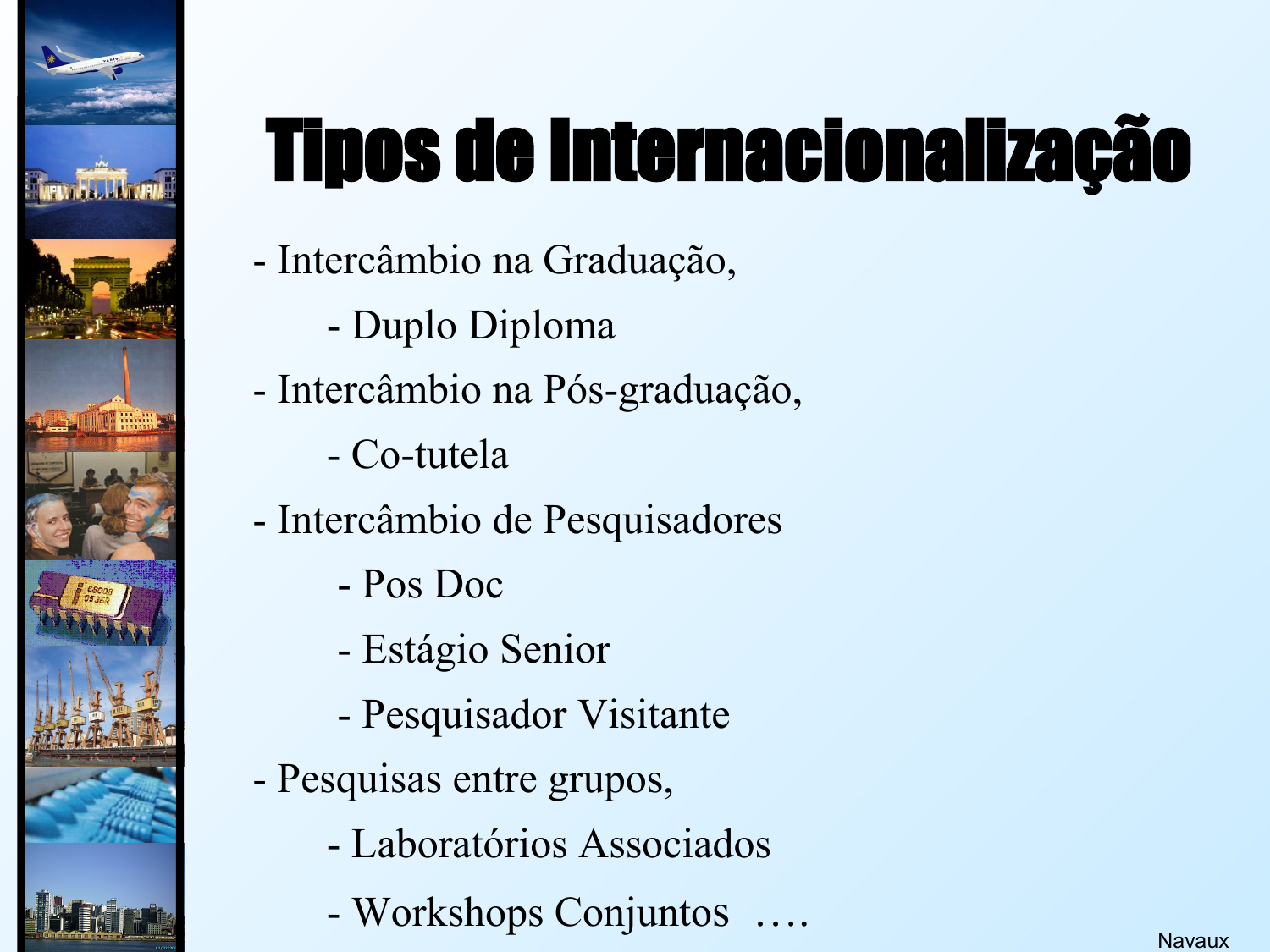# **Dados da Internacionalização do Brasil**

**With Alliana**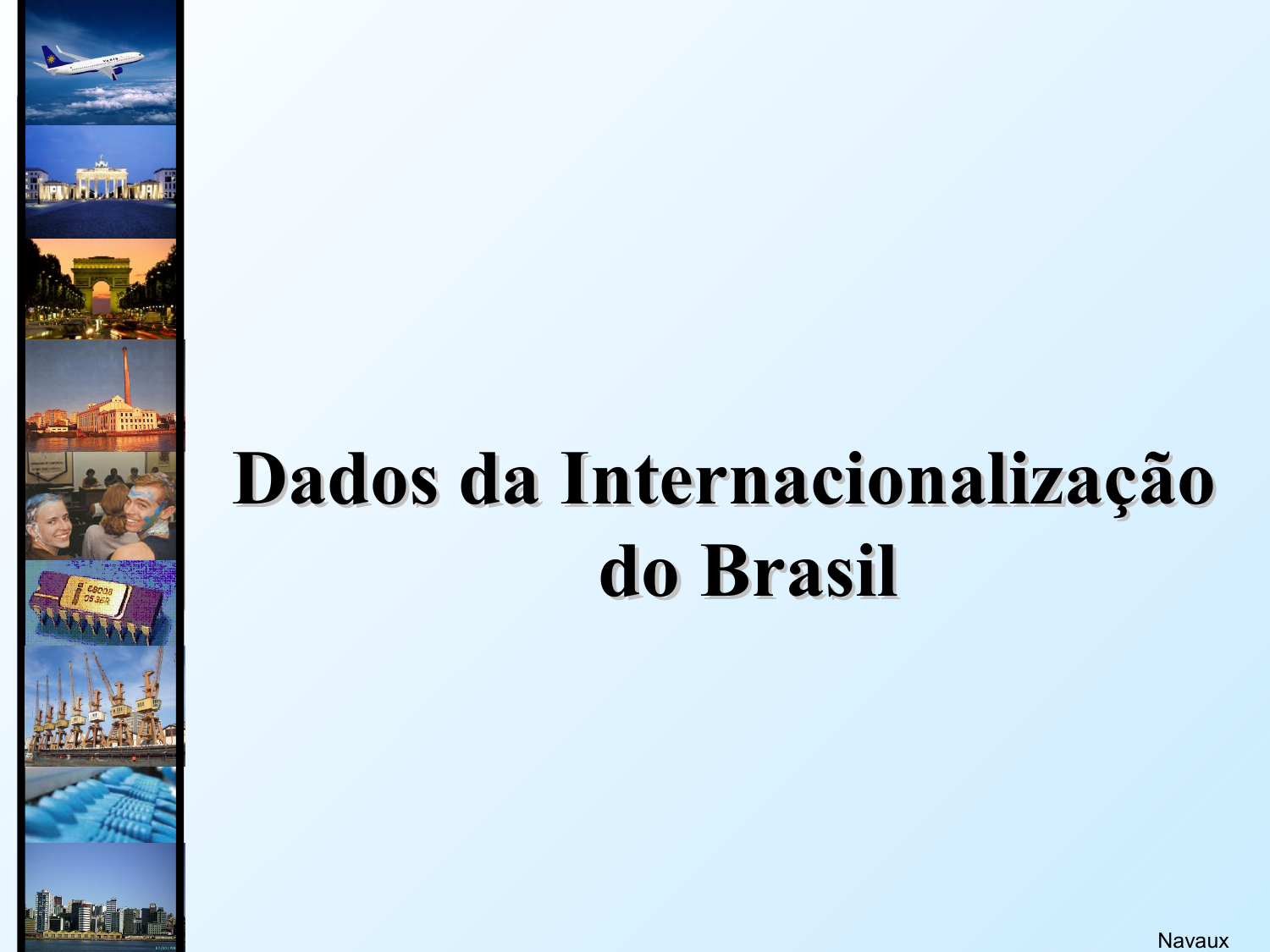

#### Qualitative and quantitative expansion of the SNPG

**Comparative growth rate of scientific production Brazil vs World (1981 to 2011)**



Navaux Source: Thomson Reuters. InCITIES. 2011.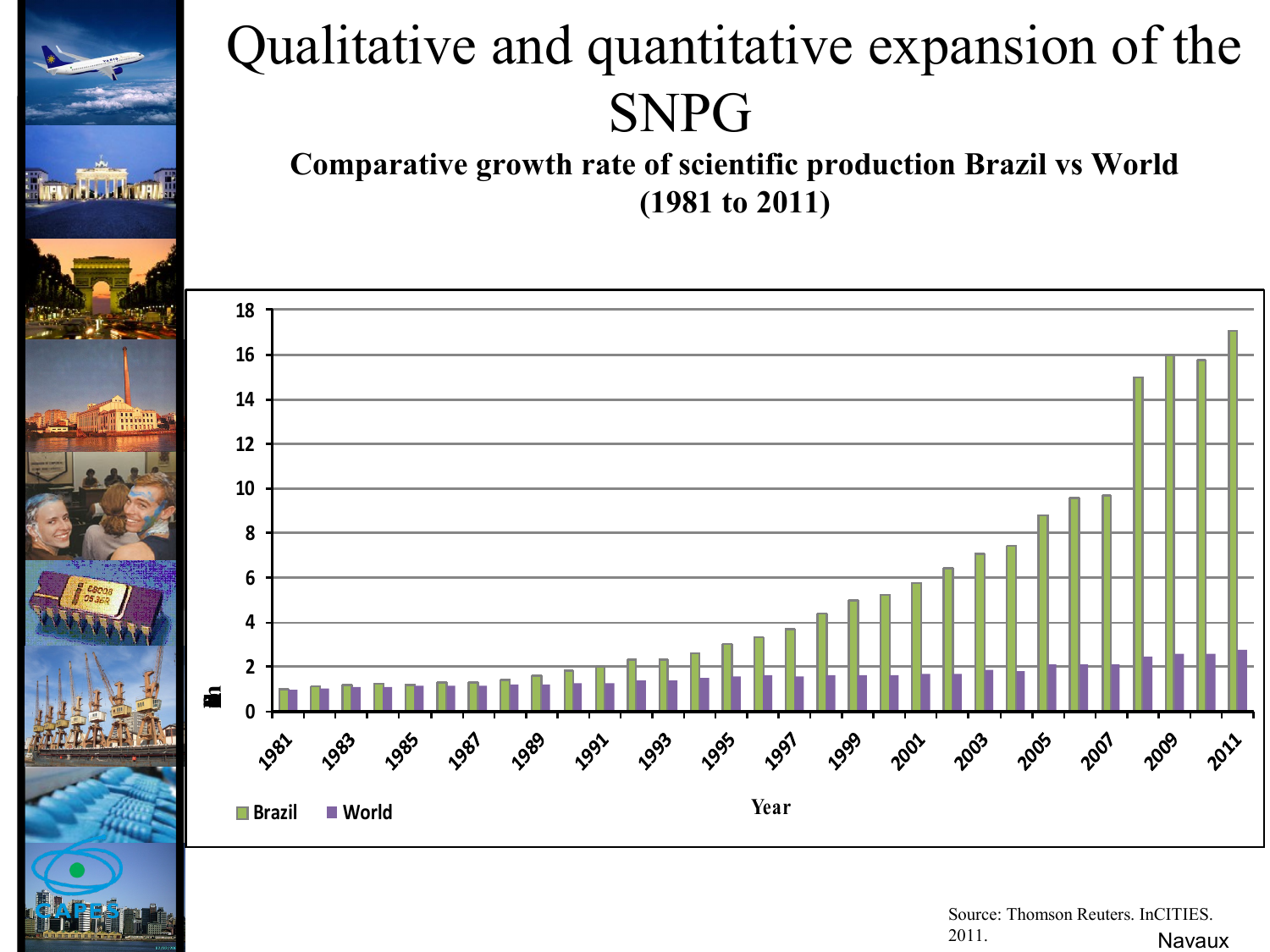

### Qualitative and quantitative expansion of the SNPG

Brazil vs Latin America Countries (1981 to 2011)



Navaux Source: Thomson Reuters. InCITIES. 2011.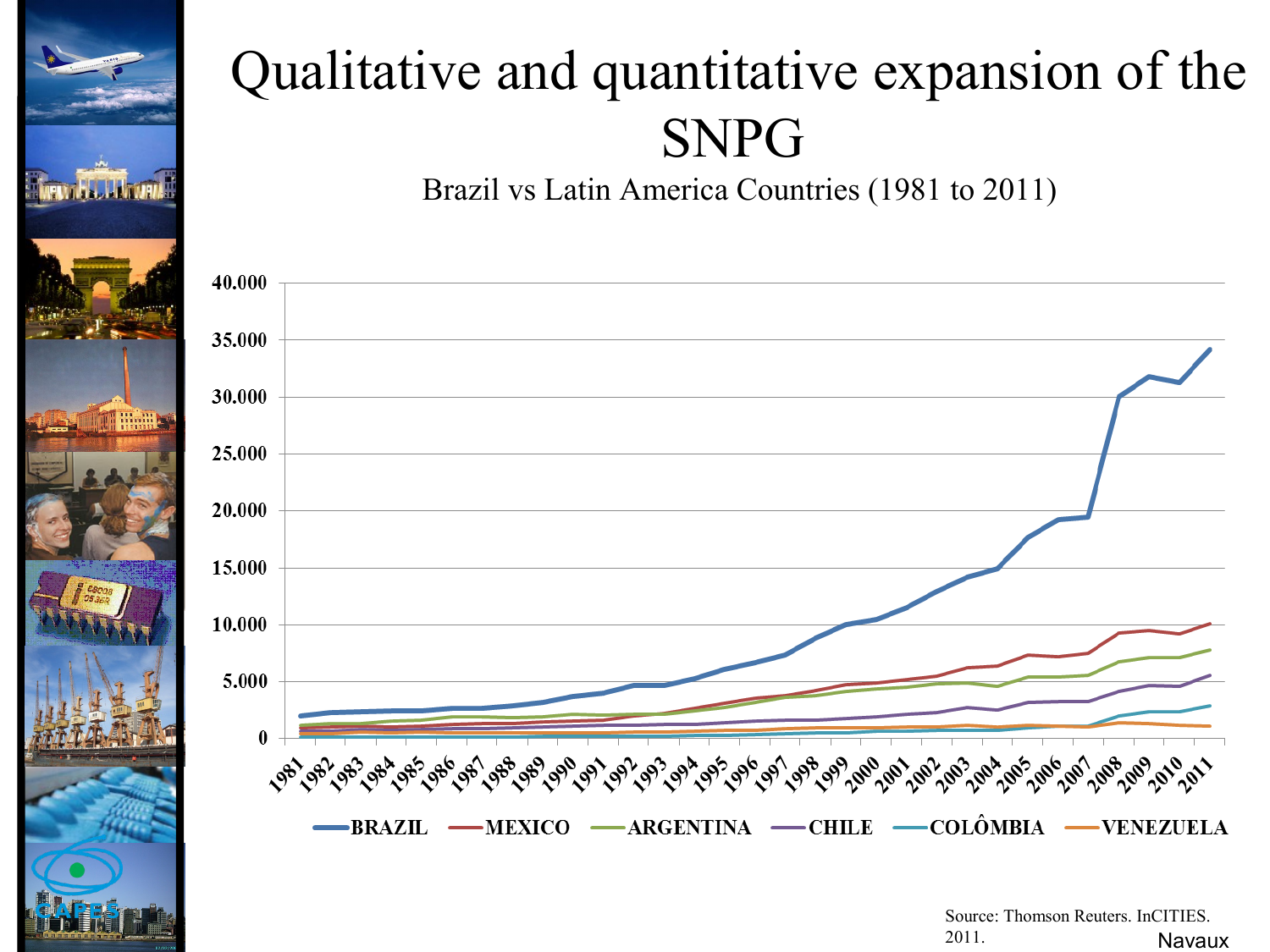

### **Qualitative and quantitative expansion of the SNPG**

| <b>Ranking of Scientific Production of 2011</b> |                                 |             |                                       |  |  |  |  |  |  |  |
|-------------------------------------------------|---------------------------------|-------------|---------------------------------------|--|--|--|--|--|--|--|
| Rank                                            | Country                         | N° Articles | Participation % compared to the world |  |  |  |  |  |  |  |
| $\mathbf{1}$                                    | <b>United States of America</b> | 354.486     | 28,1                                  |  |  |  |  |  |  |  |
| $\overline{2}$                                  | China                           | 146.662     | 11,6                                  |  |  |  |  |  |  |  |
| $\overline{\mathbf{3}}$                         | <b>Germany</b>                  | 93.541      | 7,4                                   |  |  |  |  |  |  |  |
| $\overline{\mathbf{4}}$                         | <b>England</b>                  | 84.178      | 6,7                                   |  |  |  |  |  |  |  |
| 5                                               | Japan                           | 76.099      | 6,0                                   |  |  |  |  |  |  |  |
| 6                                               | France                          | 66.283      | 5,3                                   |  |  |  |  |  |  |  |
| 7                                               | Canada                          | 57.263      | 4,5                                   |  |  |  |  |  |  |  |
| 8                                               | <b>Italy</b>                    | 53.476      | 4,2                                   |  |  |  |  |  |  |  |
| $\boldsymbol{9}$                                | Spain                           | 49.095      | 3,9                                   |  |  |  |  |  |  |  |
| 10                                              | India                           | 45.485      | 3,6                                   |  |  |  |  |  |  |  |
| 11                                              | Corea                           | 44.718      | 3,5                                   |  |  |  |  |  |  |  |
| 12                                              | <b>Australia</b>                | 43.441      | 3,4                                   |  |  |  |  |  |  |  |
| 13                                              | <b>Brazil</b>                   | 34.210      | 2,7                                   |  |  |  |  |  |  |  |
| 14                                              | <b>Netherlands</b>              | 32.975      | 2,6                                   |  |  |  |  |  |  |  |
| 15                                              | <b>Russia</b>                   | 28.281      | 2,2                                   |  |  |  |  |  |  |  |
| 16                                              | Taiwan                          | 26.648      | 2,1                                   |  |  |  |  |  |  |  |
| 17                                              | <b>Switzerland</b>              | 24.152      | 1,9                                   |  |  |  |  |  |  |  |
| 18                                              | <b>Turkey</b>                   | 23.294      | 1,8                                   |  |  |  |  |  |  |  |
| 19                                              | <b>Sweden</b>                   | 20.700      | 1,6                                   |  |  |  |  |  |  |  |
| 20                                              | Polond                          | 20.617      | 1,6                                   |  |  |  |  |  |  |  |

#### Navaux Source: Thomson Reuters. InCITIES. 2011.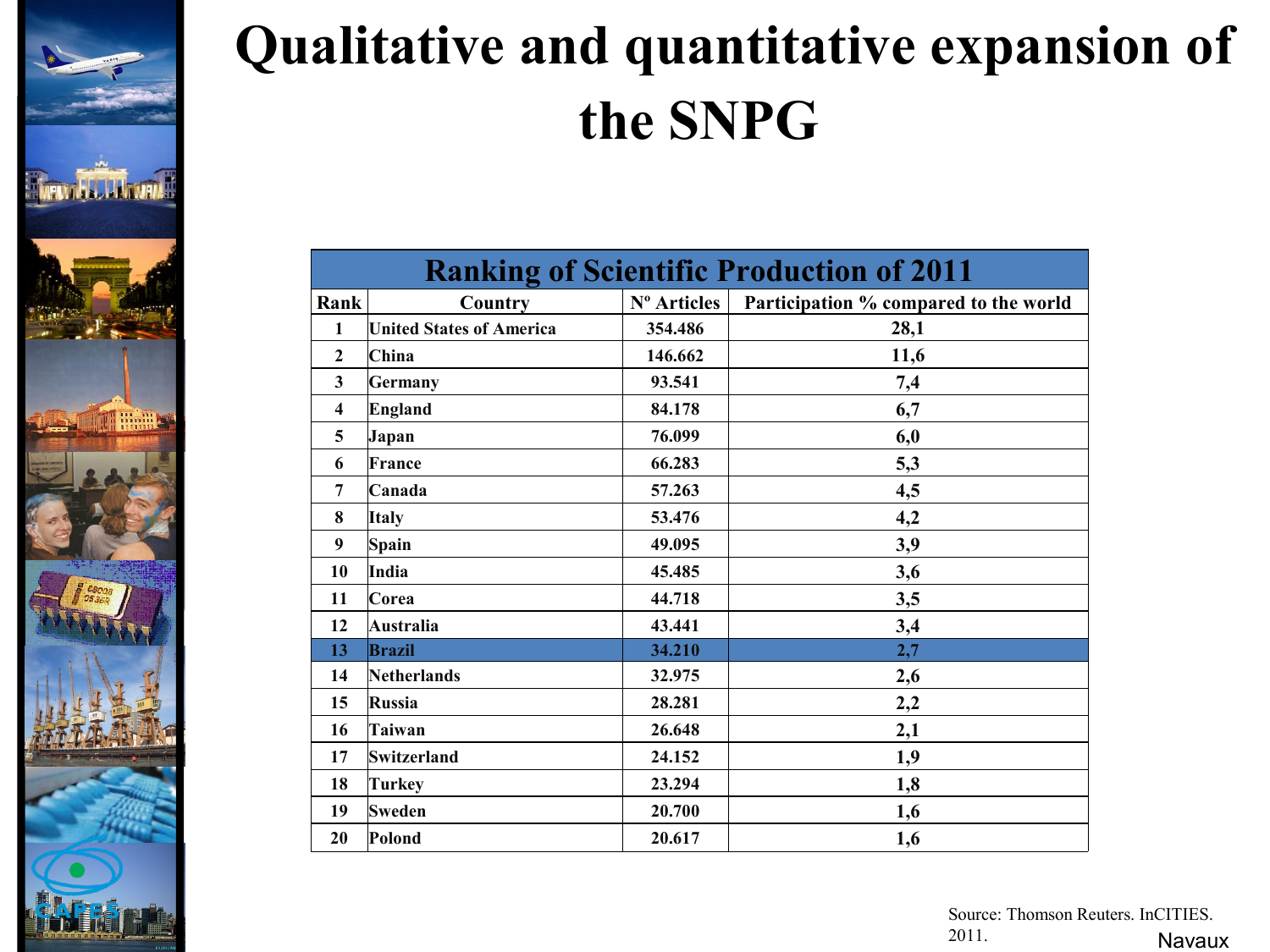## **Scholarships Abroad- 2012**



#### **More than 11,000 scholarships and 900 cooperation projects.**

Capes 2012.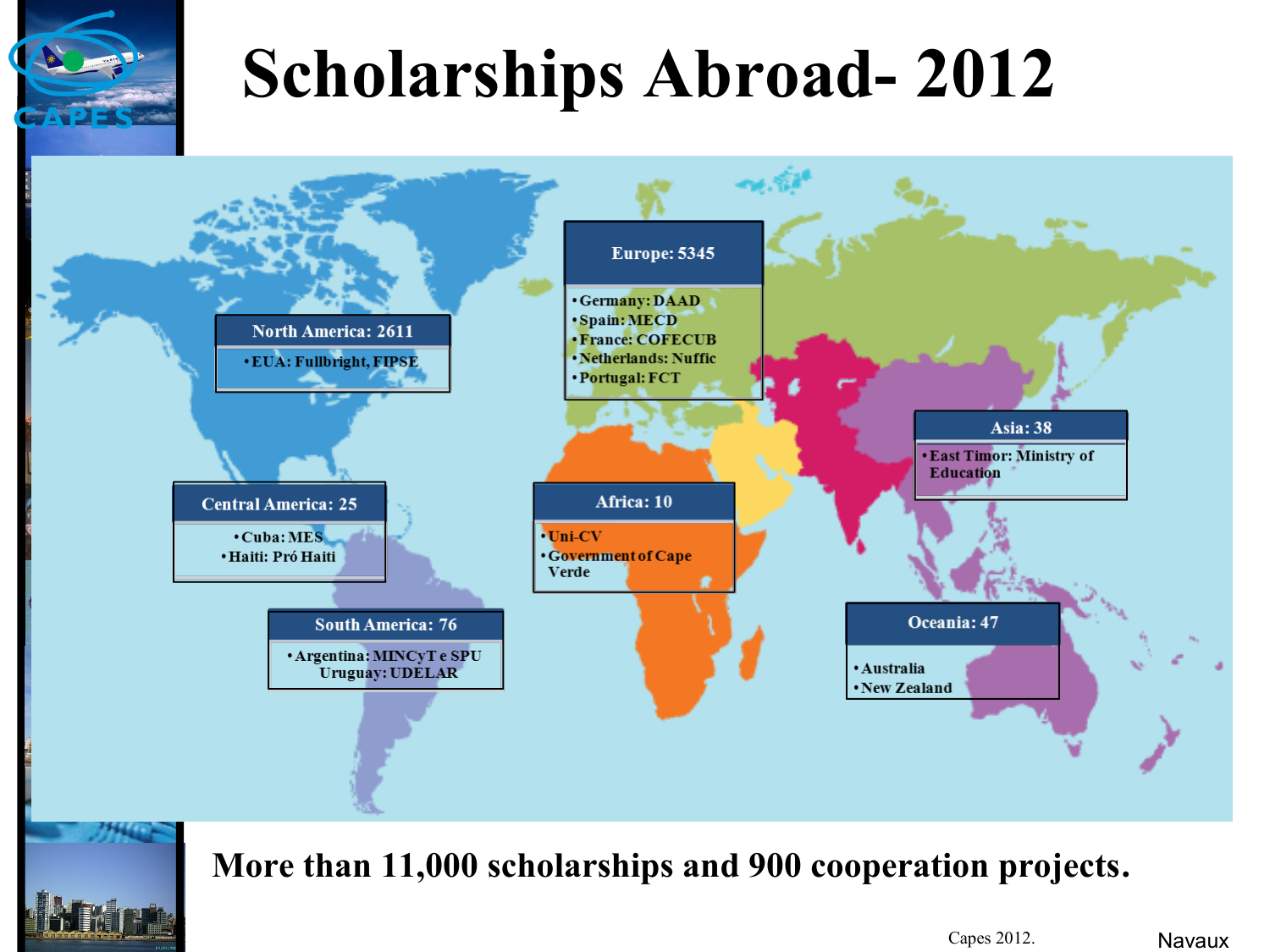

#### **Types of scholarships and goals granted by the Federal Government**  CAPES/CNPq

| Undergraduate Sandwich (one year of study abroad)    | 27.500 |
|------------------------------------------------------|--------|
| Doctorate Sandwich (one year of study abroad)        | 24.700 |
| <b>Full Doctorate</b>                                | 9.940  |
| Postdoctorate                                        | 10.910 |
| <b>Training Specialists Abroad</b>                   | 700    |
| Young Scientists (for expatriates and foreigners)    | 860    |
| Visiting Scientists (for expatriates and foreigners) | 390    |
| Total                                                | 75.000 |

#### **More 26.000 places granted by private innitiave**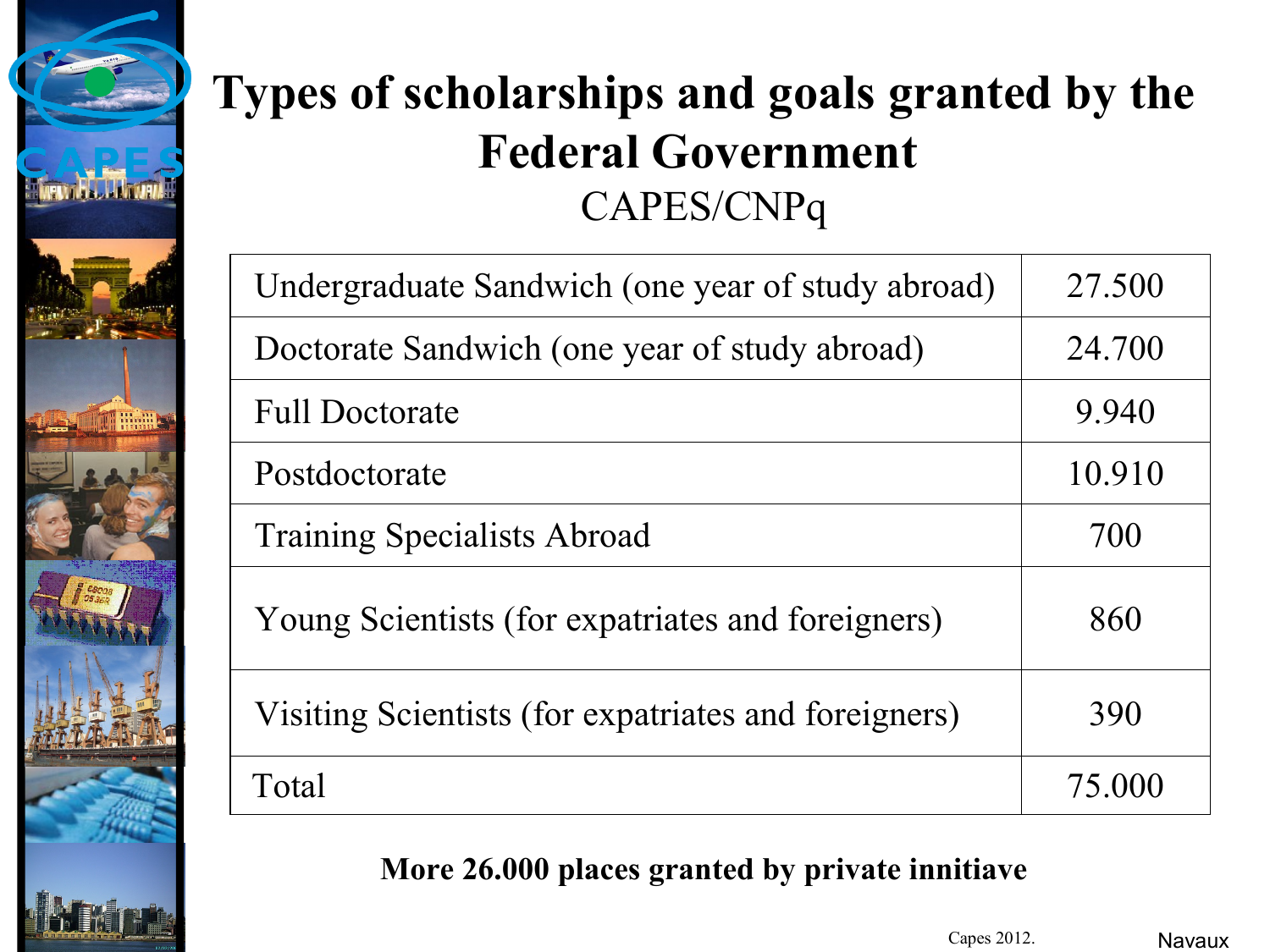

# Dados CsF final 2013



Capes 2013.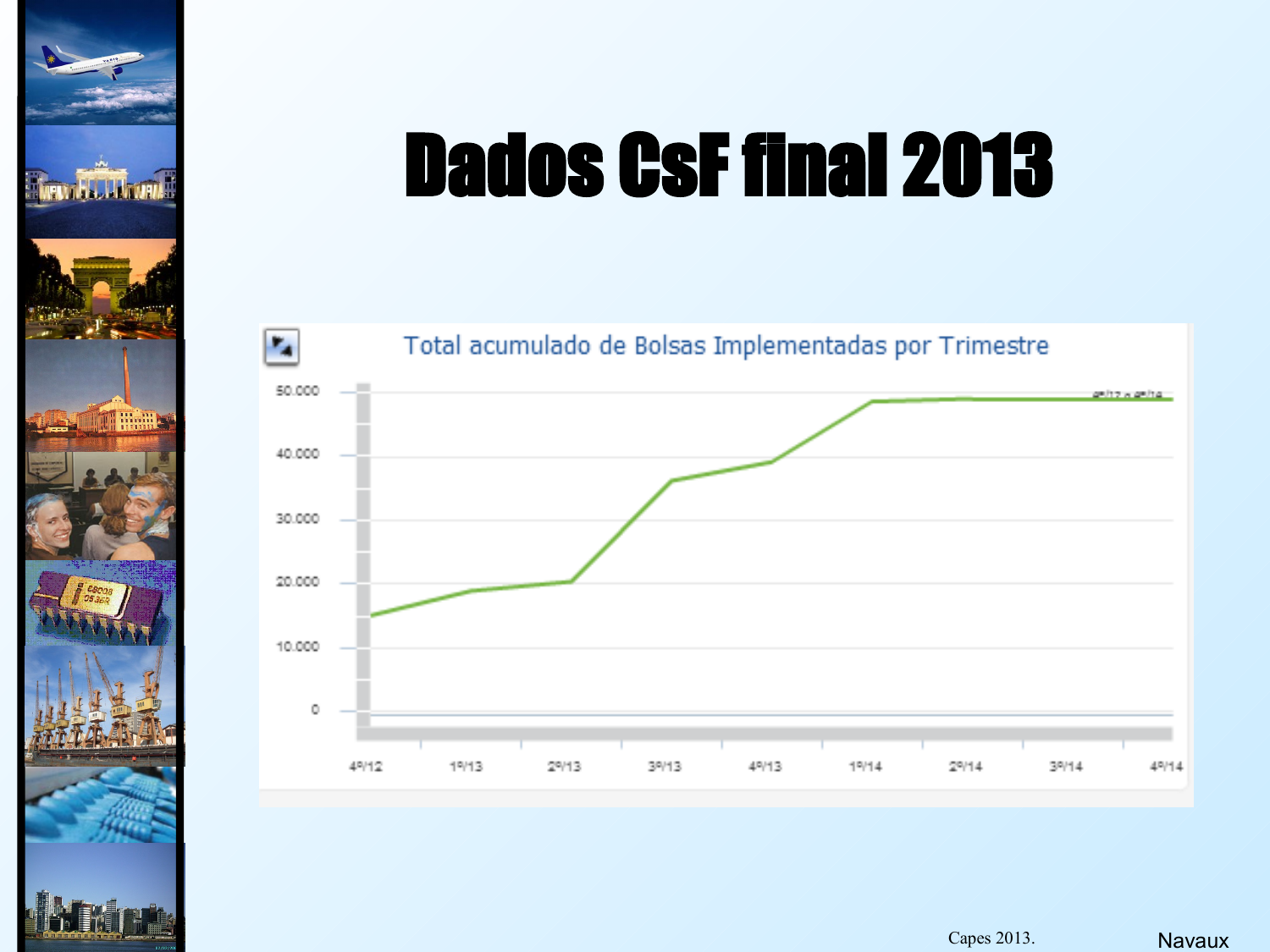

# Dados do CsF



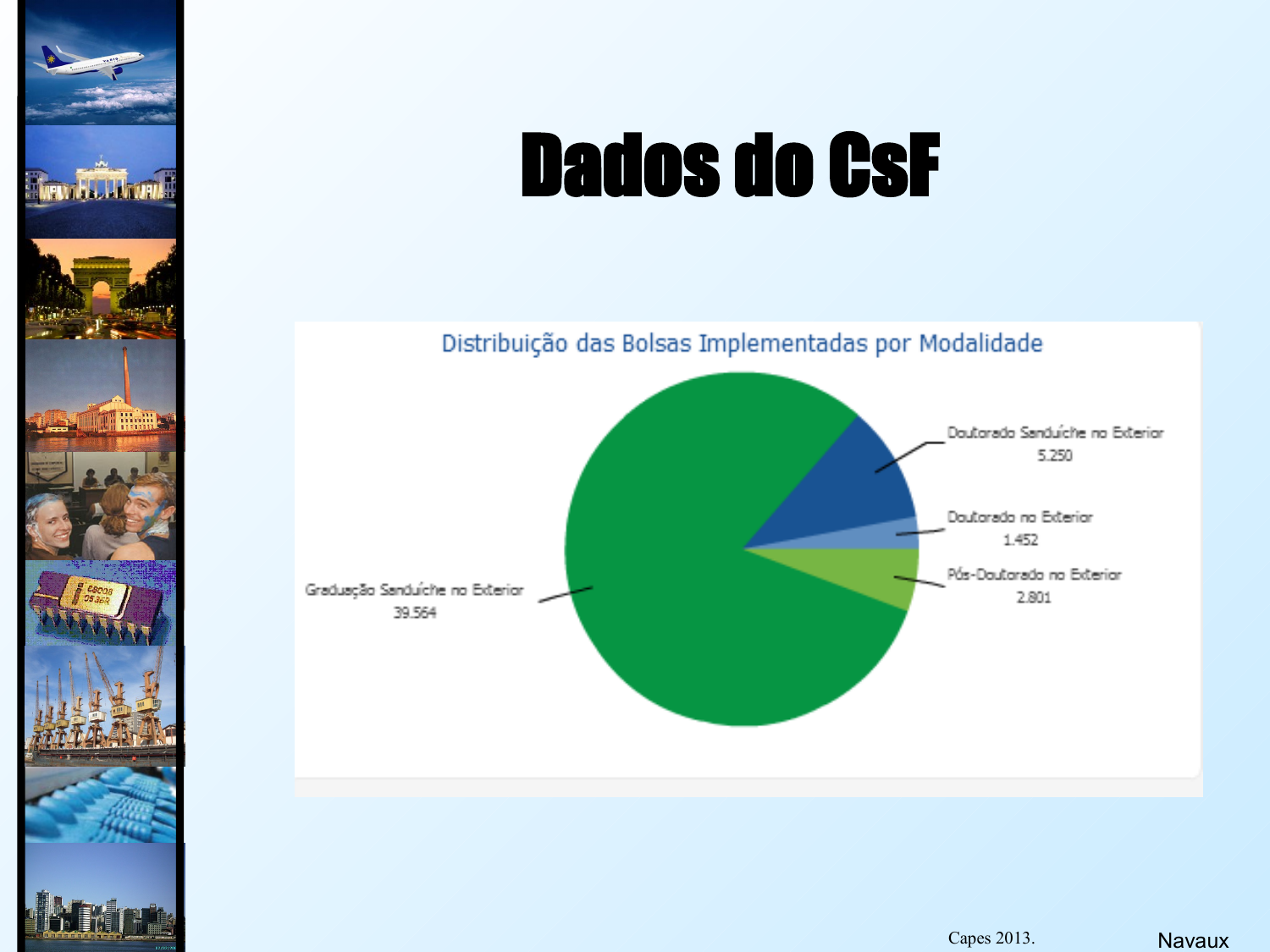

## **Intercâmbio de Alunos Acordo de Bolonha**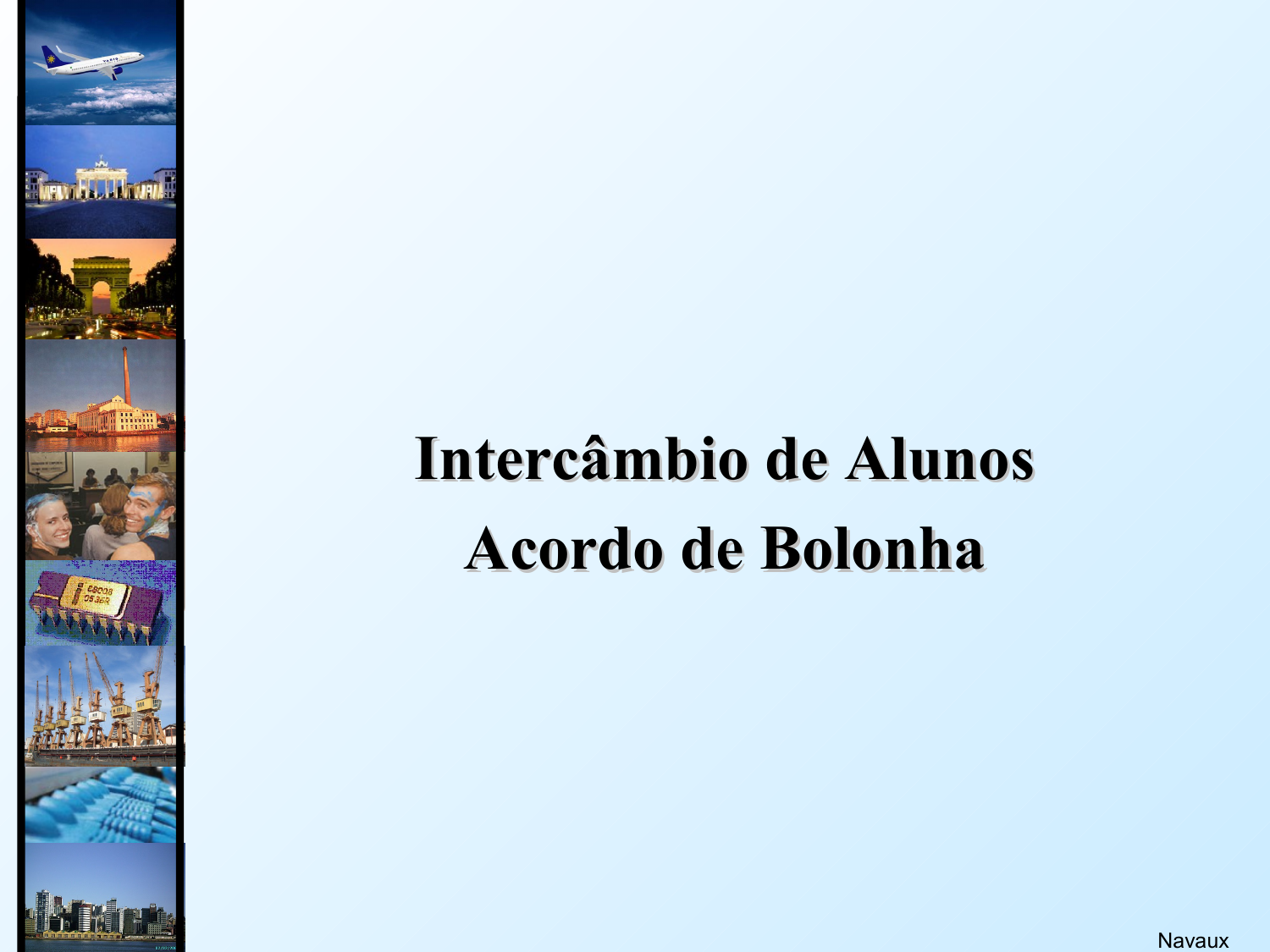

# Bolonha Agreement European Dimension

**The European Dimension** 

- **1998 Sorbonne 4 Countries**
- 
- 
- 
- 
- **2007 London**
- **2009 Netherlands**
- **2010 Paris**
- 
- **1999 Bologna 29 Countries**
- **2001 Prague 31 Countries**
- **2003 Berlin – 33 Countries**
- **2005 Bergen 45 Countries**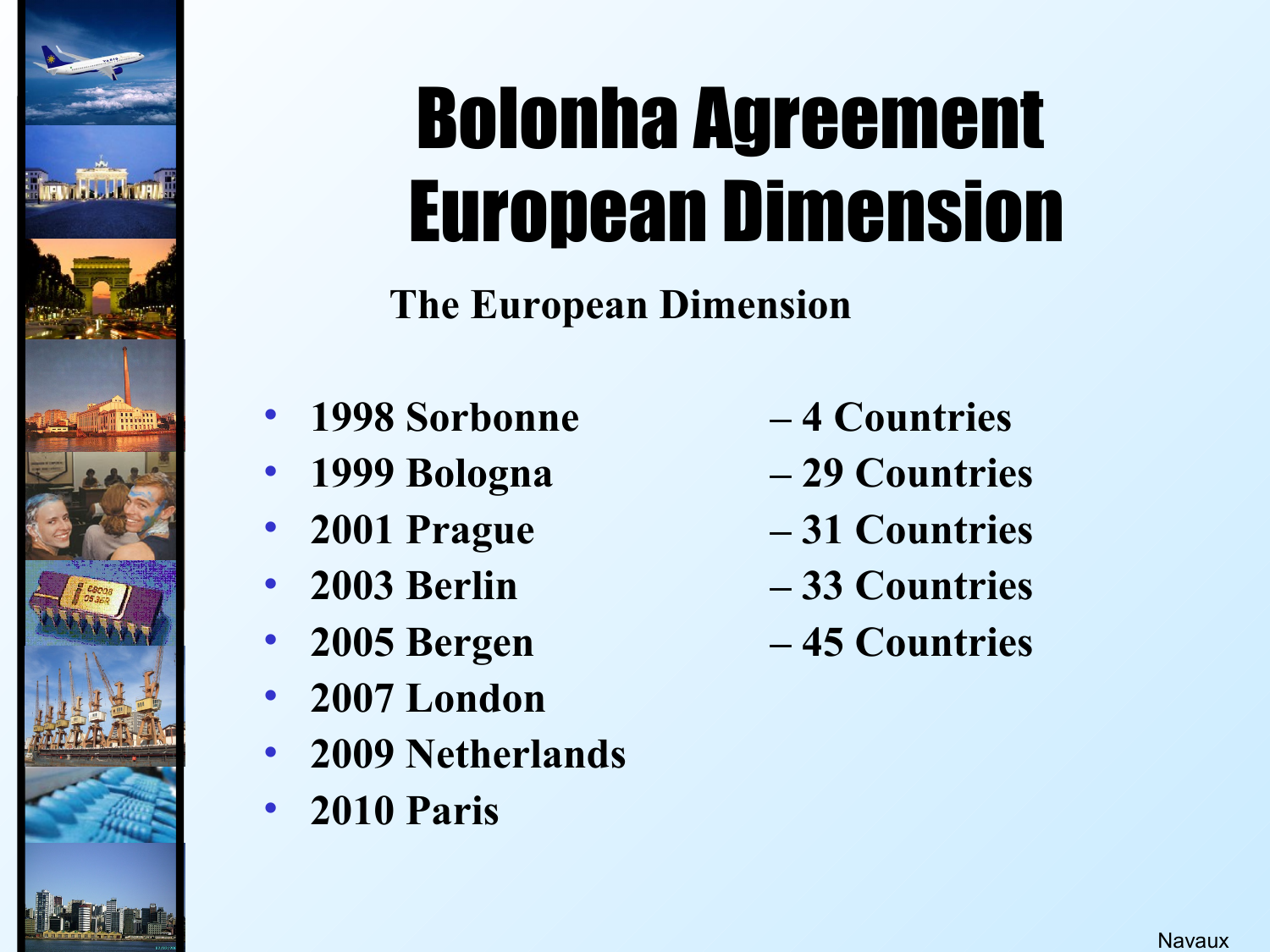

### THE BOLOGNA PROCESS

# **Action Lines (Bologna) EHEA**

### **European Higher Education Area**

- **1. Easily readable and comparable degrees**
- **2. Bachelor-Master system**
- **3. Credit system (transfer and accumulation)**
- **4. Mobility**
- **5. European cooperation in quality assessment**
- **6. Integrated study programmes and joint degrees (revision of national legislation)**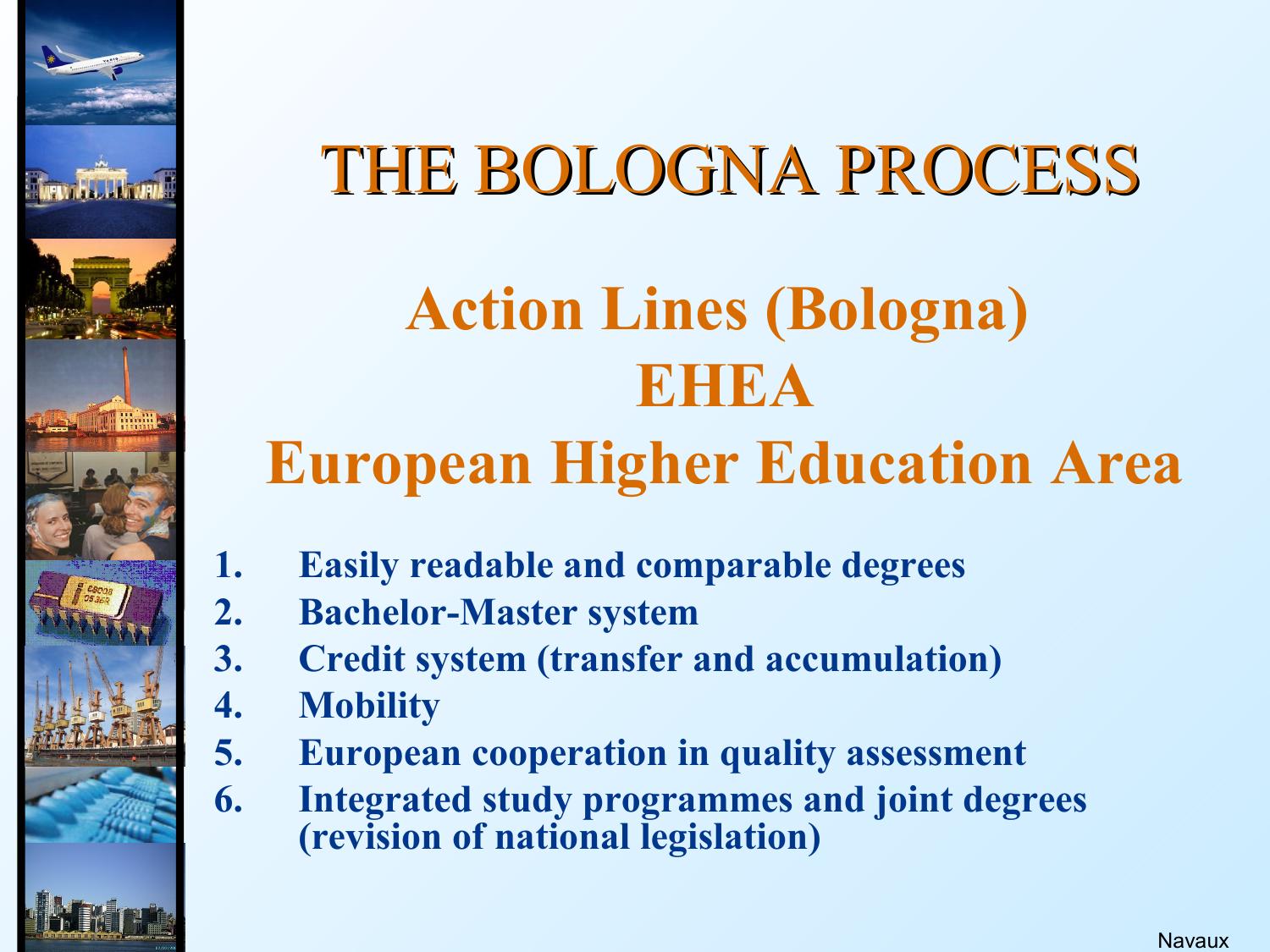## THE BOLOGNA PROCESS

### **Action Lines (Prague)**

- **7. Lifelong Learning**
- **8. The Involvement of Universities and students in the process of the EHEA**
- **9. Enhancing the attractiveness of the EHEA to international students.**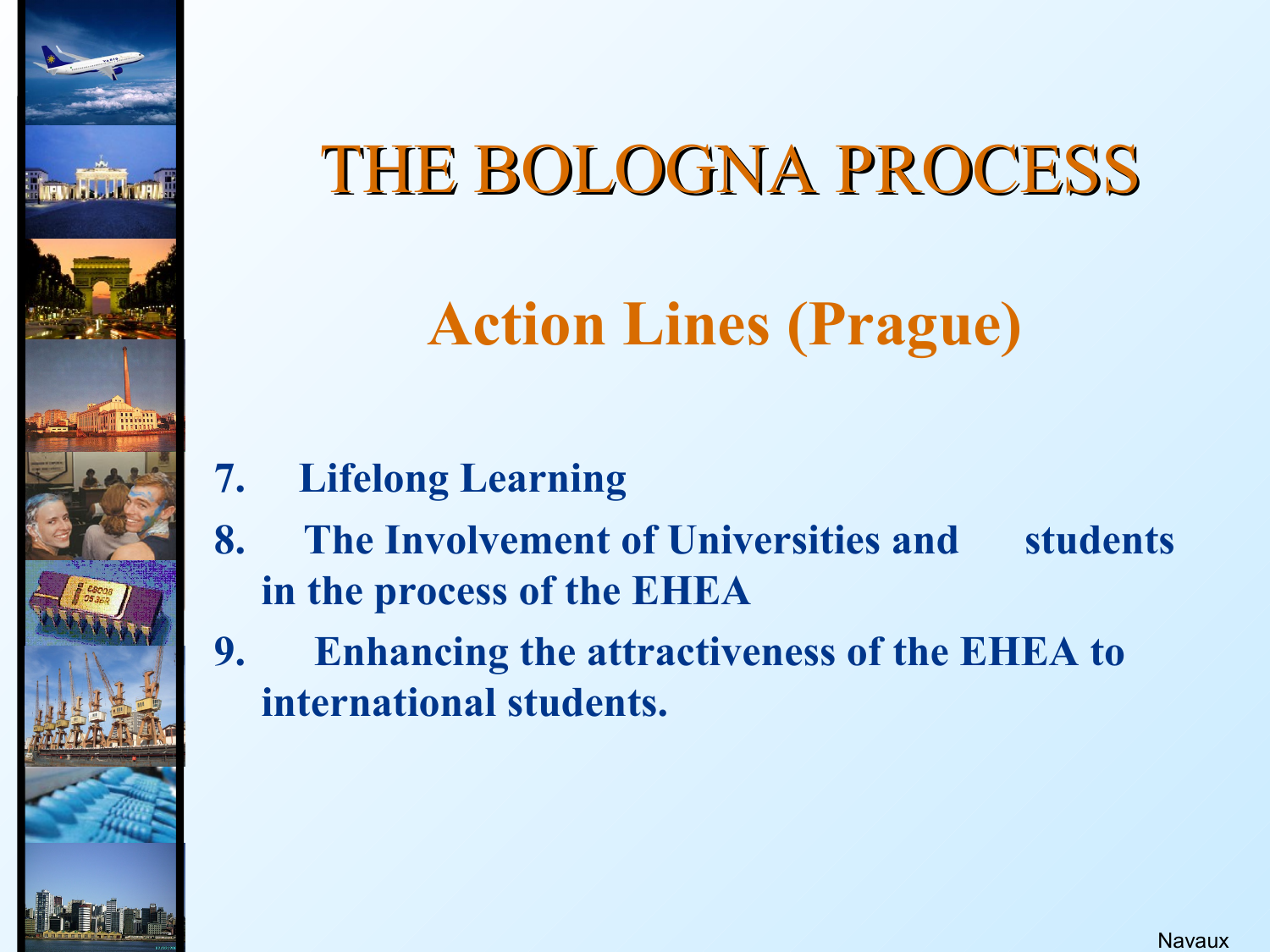

### THE BOLOGNA PROCESS

### **Action Lines (Berlin and Bergen)**

- **11. Include the doctoral level as the third cycle**
- **12. Prepare an external dimensions strategy**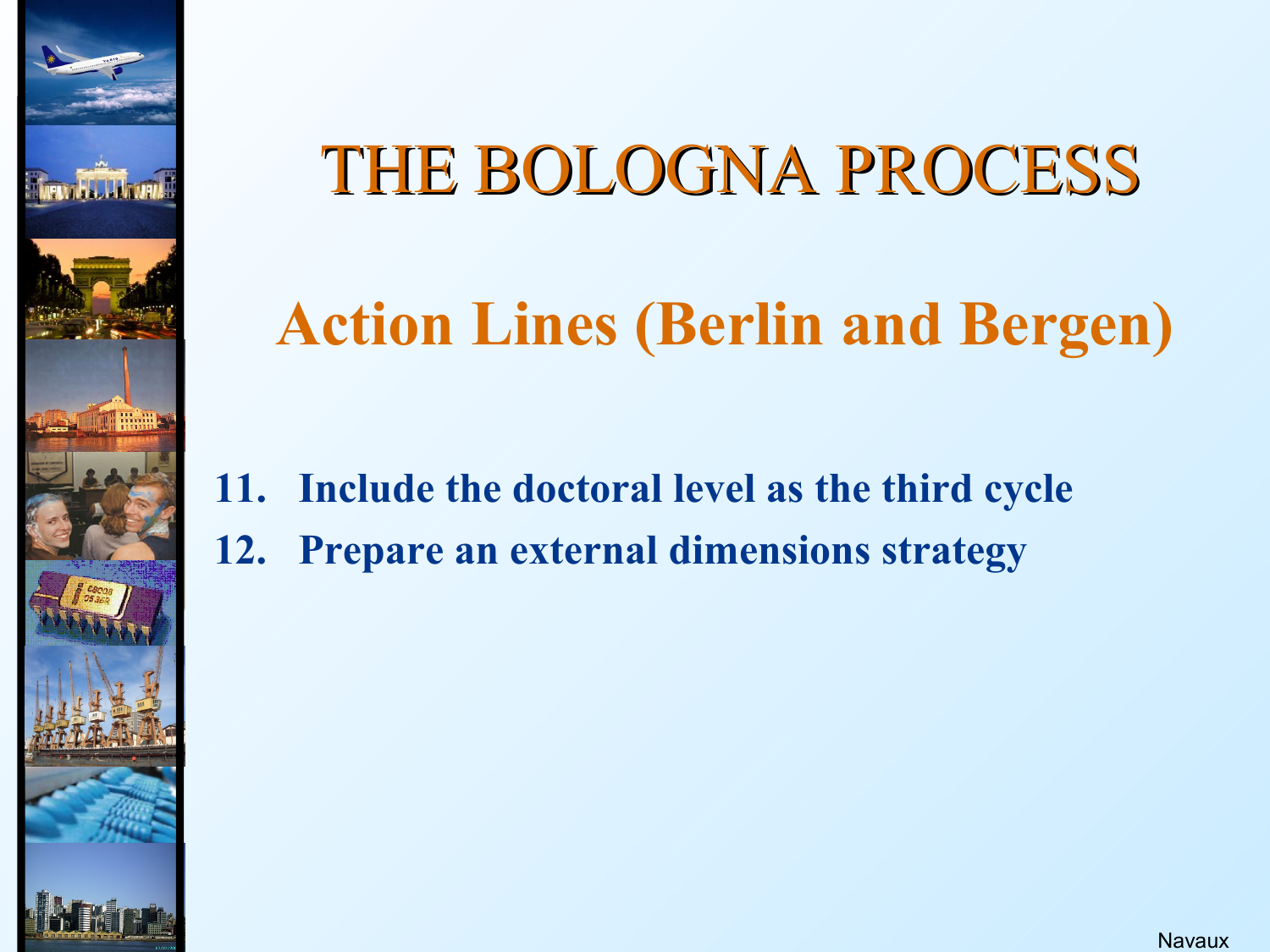

## **Calculation of "Workload" acc. to ECTS**

- **ECTS: European Credit Transfer System**
- **Credits estimate the real work load of an average student**
- **1 ECTS credit point = 30 h work**
- **Workload per year: max. 1800 hours:**
	- **45 weeks with 40 hours**
- **Equivalent to 60 ECTS**
- **per semester: 30 ECTS**
- **Example:**
	- **2 hours weekly lecture**
	- **2 presence hours \* 15 weeks = 30 hours**
	- **Pre- and postpreparation: 15 hours (1h/week)**
	- **Exam preparation: 15 hours total**
	- **Total: 60 hours workload = 2 ECTS**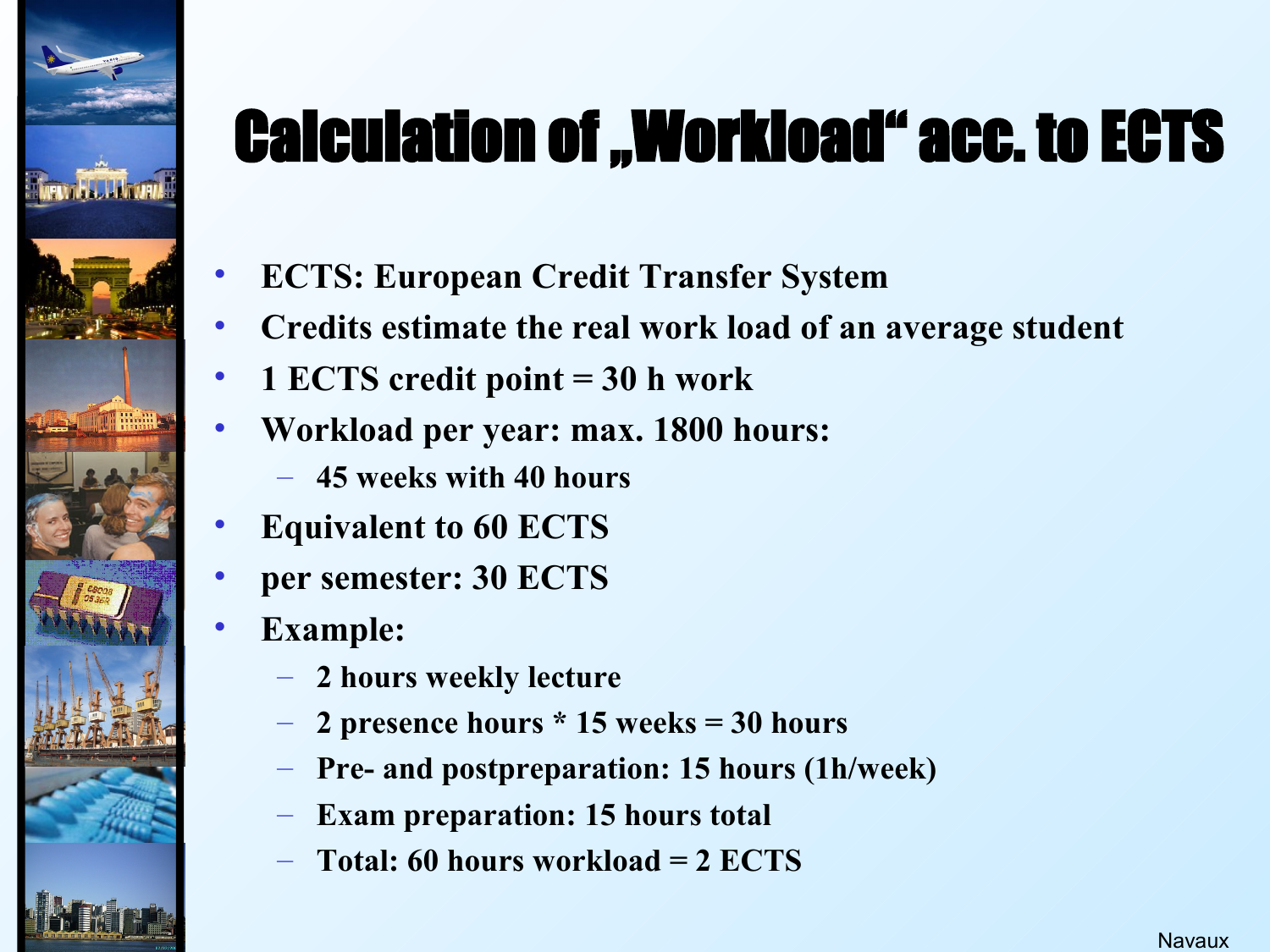

## Alternatives in discussion

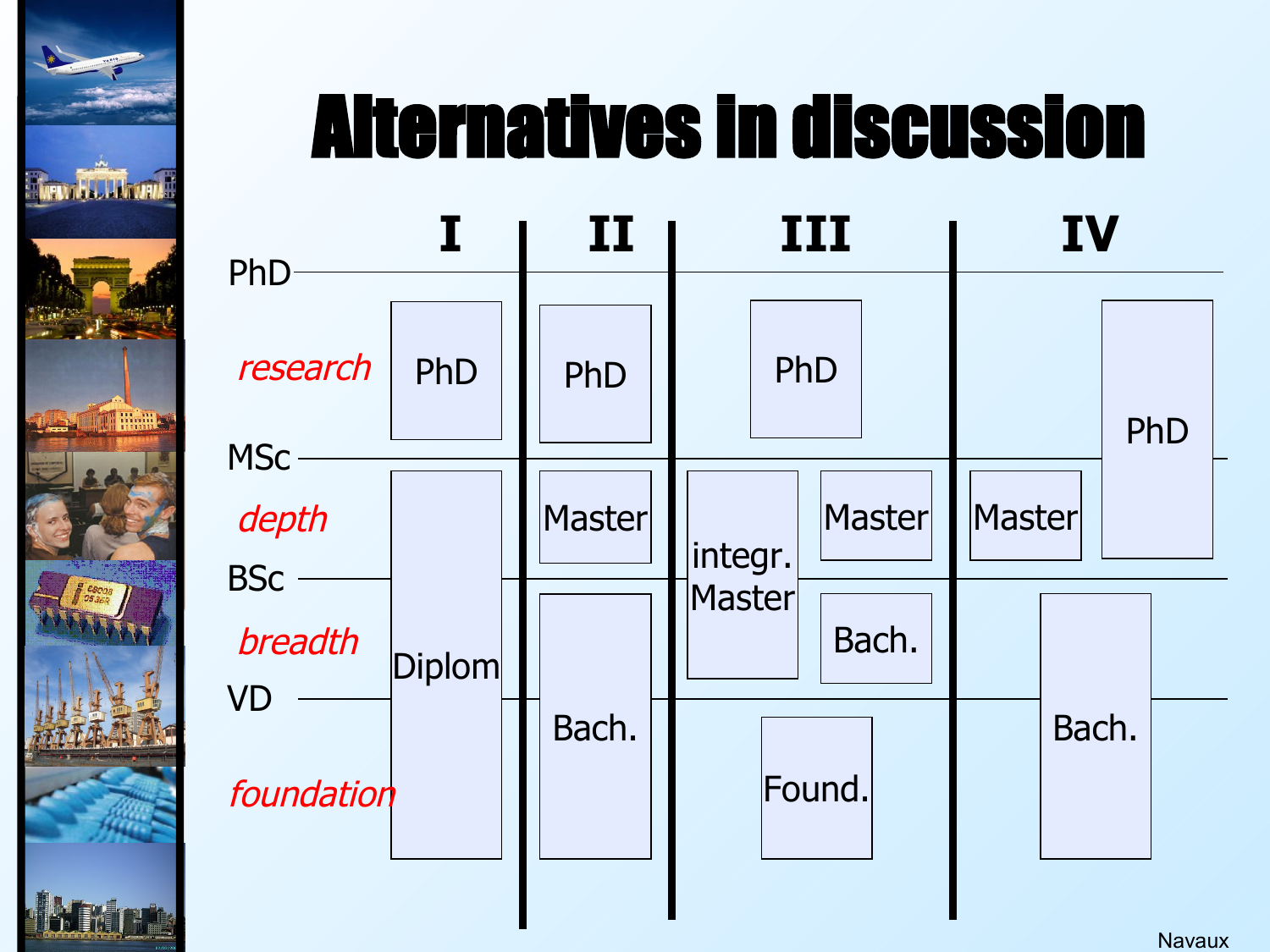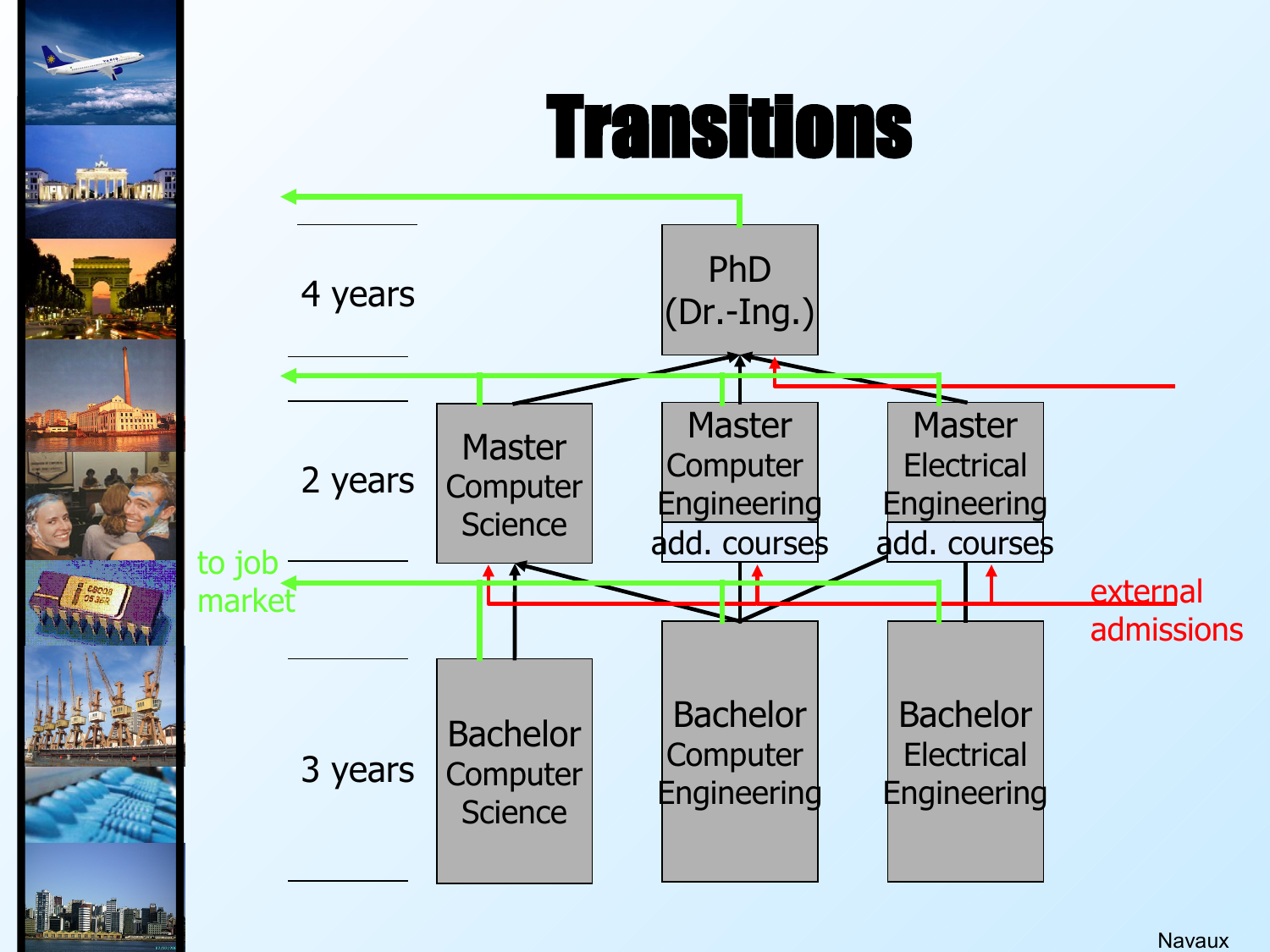|               | Sem.                                                                                                                | CP | <b>Bachelor Computer Science</b>                        |                                                                                         |                                                                                          |                                                                       |                                                    |  |  |  |
|---------------|---------------------------------------------------------------------------------------------------------------------|----|---------------------------------------------------------|-----------------------------------------------------------------------------------------|------------------------------------------------------------------------------------------|-----------------------------------------------------------------------|----------------------------------------------------|--|--|--|
|               |                                                                                                                     | 27 | <b>TechGI 1</b><br><b>Digital Systems</b><br>6 CP       |                                                                                         | <b>MPGI 1</b><br>g.and Funct. Solution of Discrete Problem Foundations & Algebra<br>9 CP | TheGl I<br>6 CP                                                       | Math 1<br>inear Algebra f. Eng<br>6 CP             |  |  |  |
|               | $\overline{2}$                                                                                                      |    | <b>TechGI 2</b><br>$(2V+2Ü) 6 CP$                       | <b>MPGI 2</b><br>29Computer Organisatic Structures and Algorithms in Imperative<br>9 CP |                                                                                          | <b>TheGI 2</b><br><b>Logic Calculi</b><br>6 CP                        | Math 2<br>Calculus I f. Eng.<br><b>8 CP</b>        |  |  |  |
|               | 3                                                                                                                   | 32 | <b>TechGI 3</b><br>System Programming<br>6 CP           | <b>MPGI4</b><br>oftware Engineering                                                     | MPGI 3<br><b>Practice of</b><br><b>Program Developmen</b><br>6 CP                        | <b>TheGI3</b><br><b>Automata and</b><br><b>Complexity</b><br>6 CP     | Math 3<br><b>Calculus II f. Eng</b><br><b>8 CP</b> |  |  |  |
| <b>MENGEN</b> | 4                                                                                                                   | 30 | <b>TechGI4</b><br><b>Distributed Systems</b><br>6 CP    | (including project)<br><b>12 CP</b>                                                     | <b>MPGI 5</b><br><b>Database Systems</b><br>6 CP                                         | <b>TheGI4</b><br><b>Specification und</b><br><b>Semantics</b><br>6 CP | Math 4<br><b>Stochastics</b><br>6 CP               |  |  |  |
|               | 5                                                                                                                   | 32 | <b>Computer Science</b><br><b>Electives</b><br>12-14 CP | <b>Computer Science</b><br><b>Electives</b><br><b>12 CP</b>                             |                                                                                          | <b>Management</b><br>6 CP                                             | <b>Minor studies</b>                               |  |  |  |
|               | 6                                                                                                                   | 30 |                                                         | <b>Bachelor thesis</b><br><b>15 CP</b>                                                  |                                                                                          | <b>Information Rules</b><br>6 CP                                      | 12-14 CP                                           |  |  |  |
|               | Databases and Information Systems<br>Software technology<br><b>Software Engineering</b><br><b>Quality Assurance</b> |    |                                                         |                                                                                         |                                                                                          |                                                                       |                                                    |  |  |  |

Communication technology Communication Networks

Open Communication Systems Distributed Systems Computer Security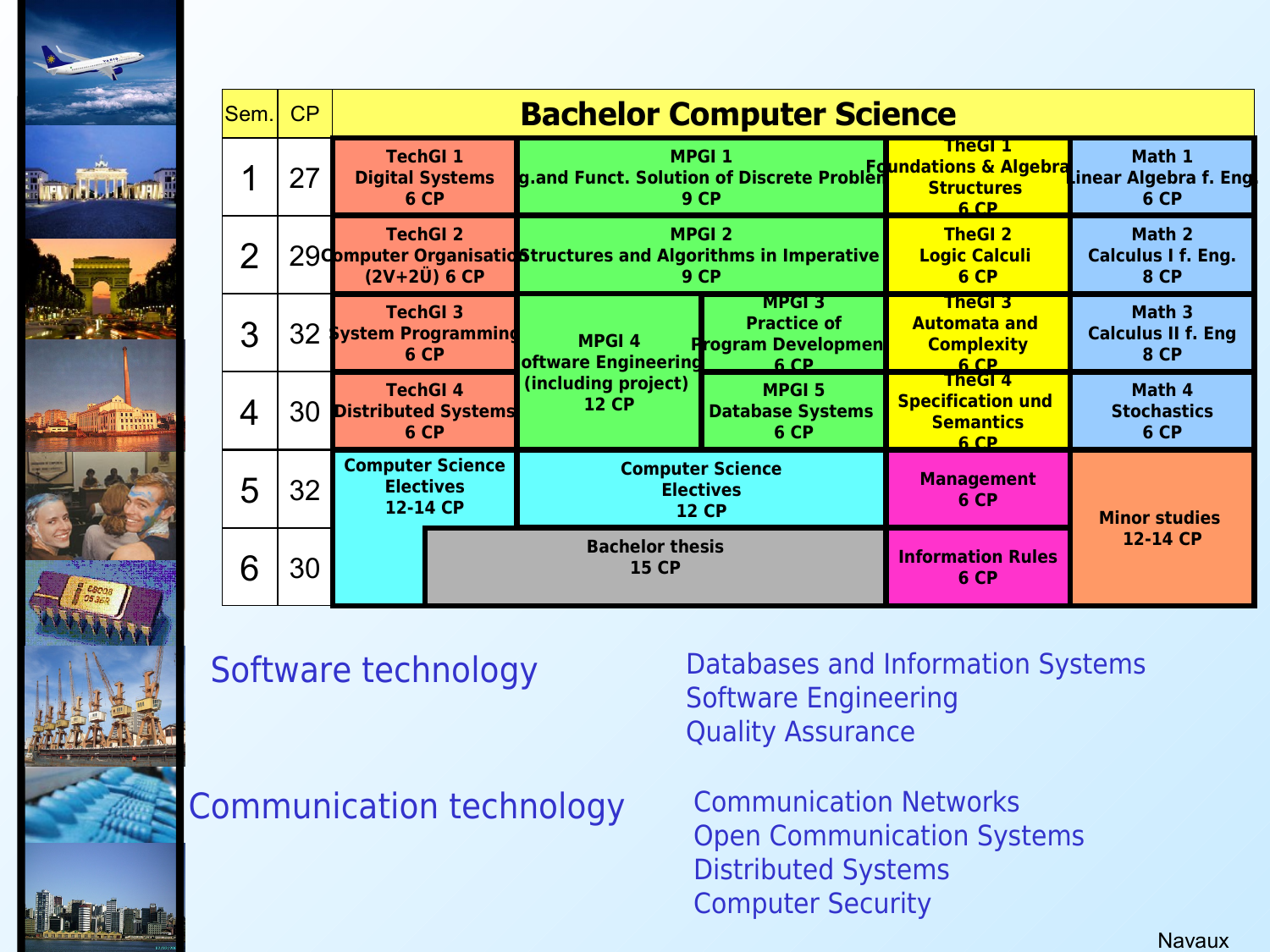

#### **Specialization Topics**

- **System Engineering** (Software Engineering, Programming Language Design, Compiler Construction, Computer Organization, Design Automation, Operating Systems, Information Systems, Computer&Law, Information Economy, System Analysis, Enterprise Architecture, Net Business Processing,...)
- **Dependable Systems** (Component-Based Modeling, Specification Tools, Semantics and Calculi, Security&Trust, Realtime Systems, Computer and Network Security, Correctness, Fault-tolerance,...)
	- Intelligent Systems (Neural Information Processing, Bio-Informatics, Intelligent Data Analysis, Computer Graphics, Computer Vision, Image Analysis, Robotics, Artificial Intelligence, Agent Oriented Systems,... )
	- Navaux • **Communication-based Systems** (Communication Networks, Protocol Design, Performance Evaluation, Mobile Communication, Ubiquituous Communication & Ambient Intelligence, Next Generation Networks, (Open) Distributed Systems, Service Delivery Platforms,...)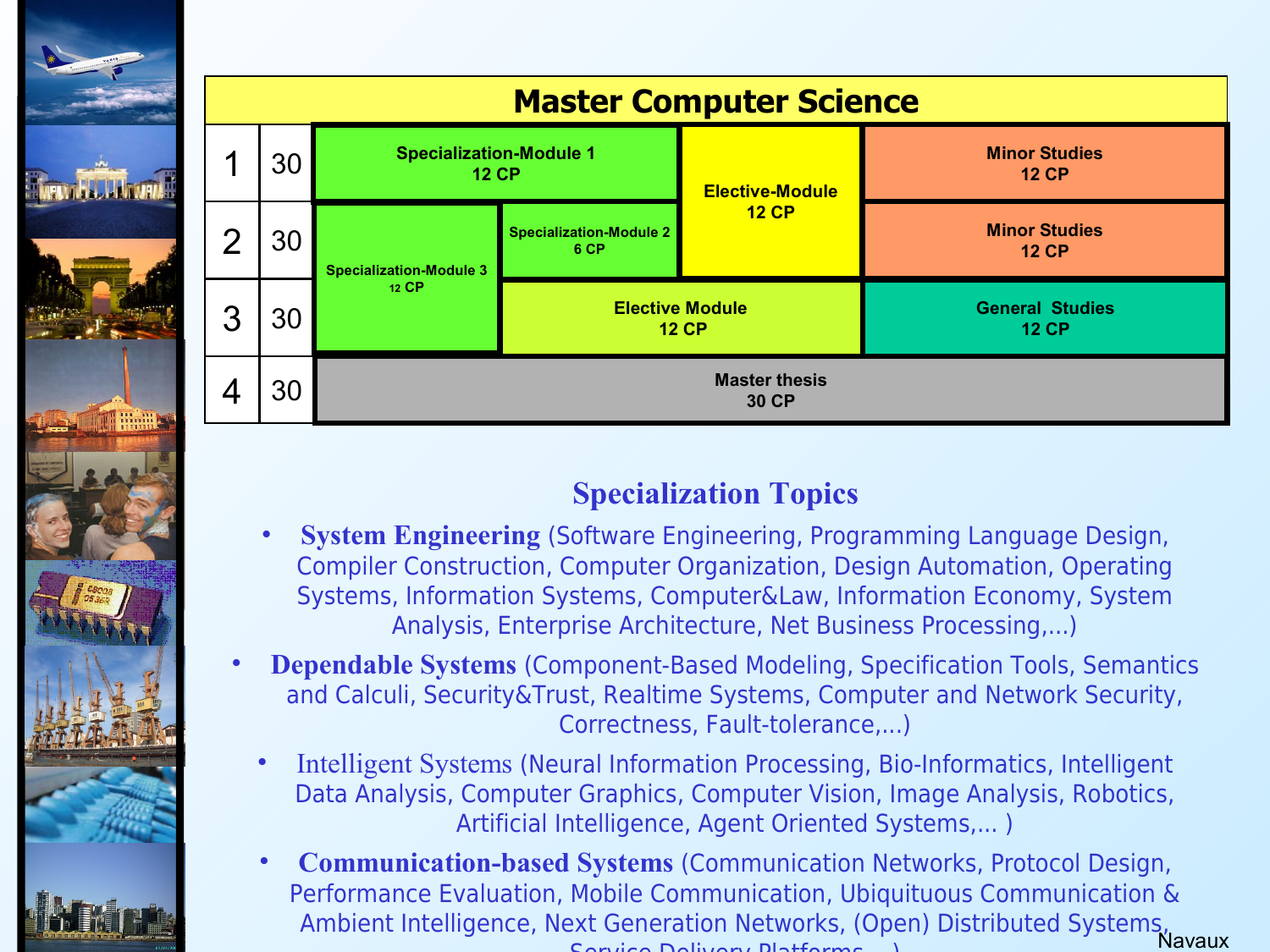# **O Brasil no cenário da Ciência em Movimento**

**MARALLA MARA**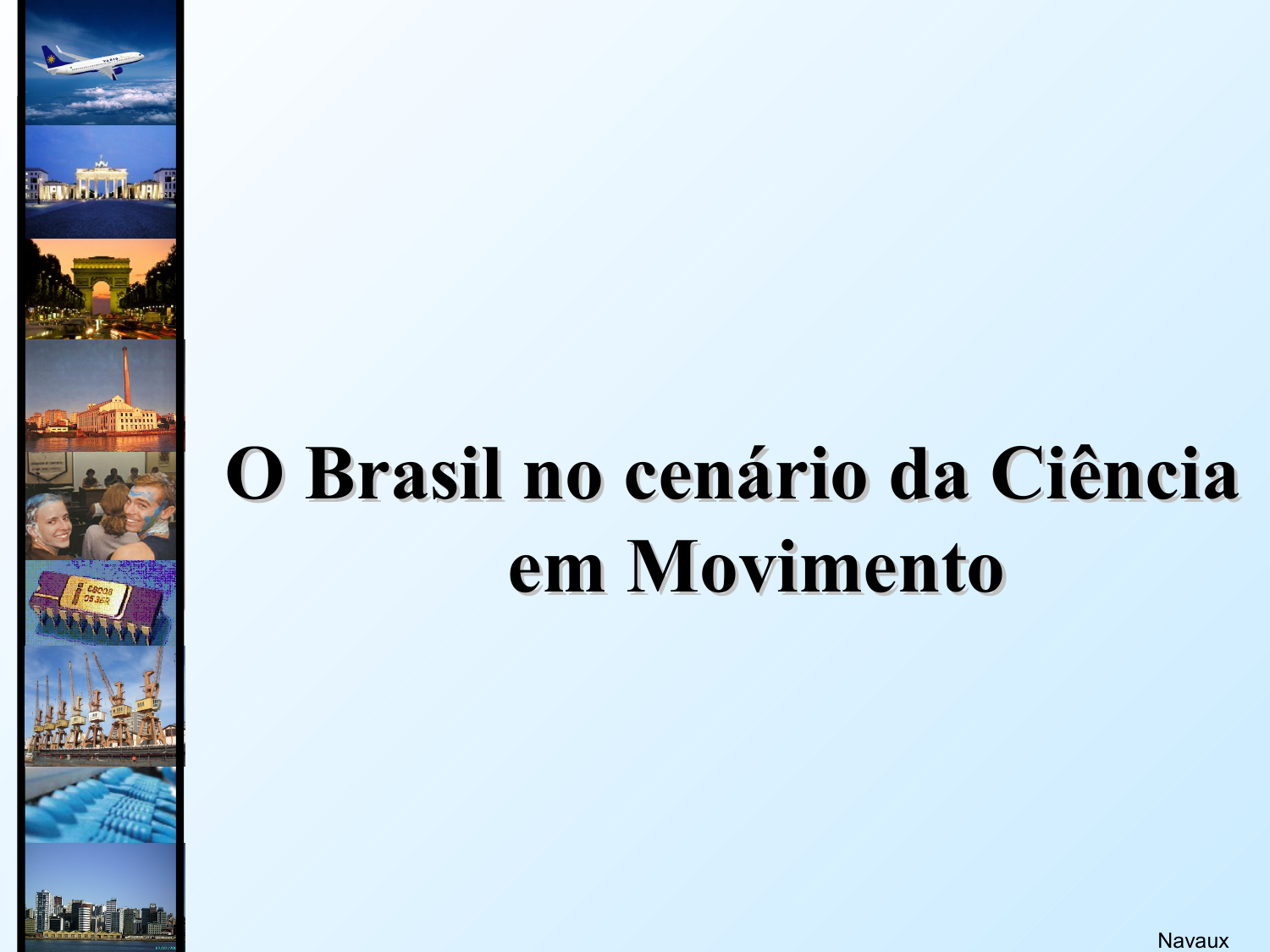## Global Diaspora

#### THE GLOBAL DIASPORA

en Galillandi

**TALE** 



N AT U R E VO L 4 9 0 1 8 O C T O B E R 2 0 1 2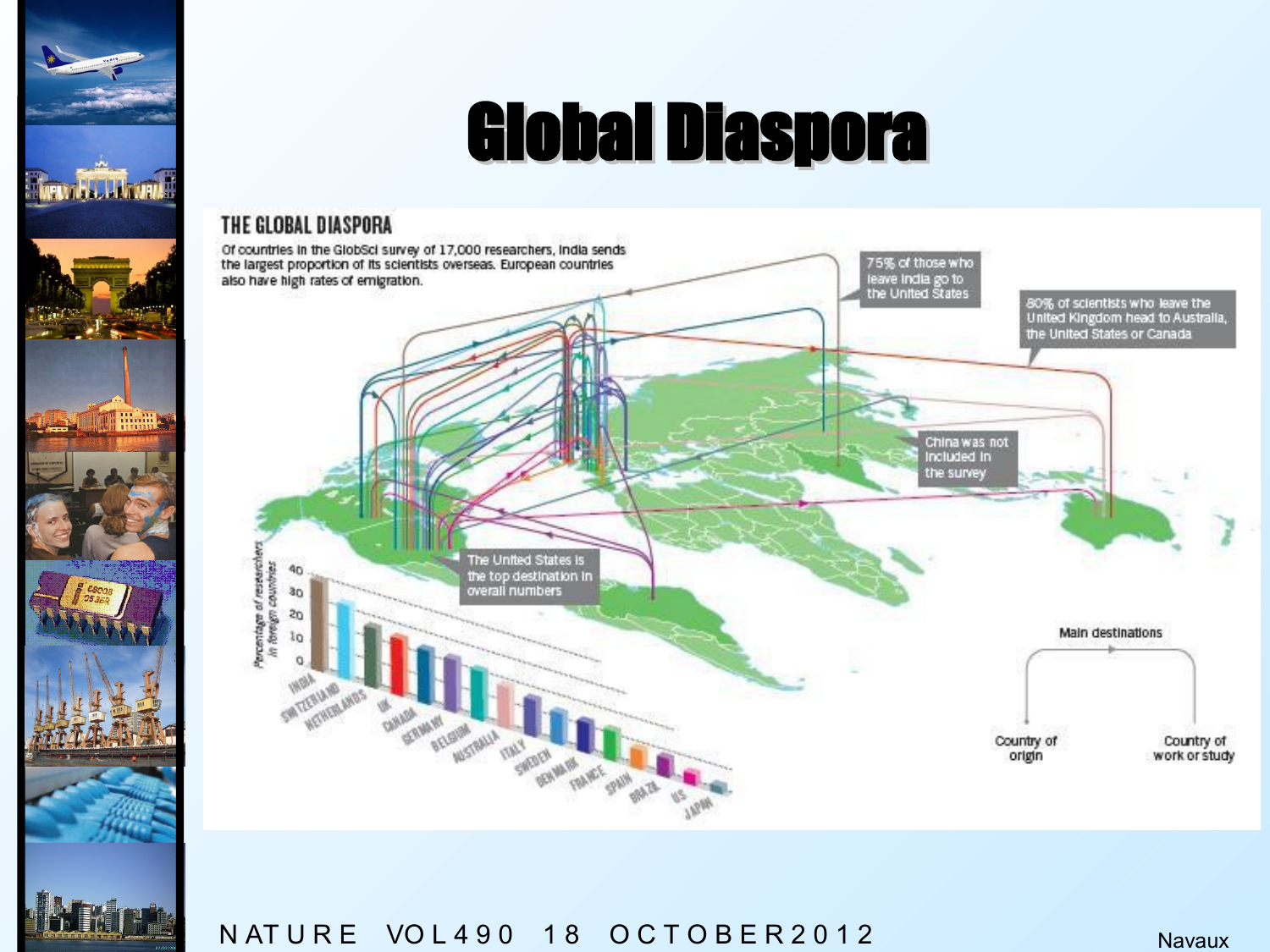## Lands of Promise

#### **LANDS OF PROMISE**

**MILLITANIA** 

**MOTHERN** 

China topped predictions of future impact in a Nature survey of 2,300 respondents worldwide.<br>But few of the respondents (who were mostly from the United States and Europe) would move there.

**EART RETTAIN** 

Survey conducted by Laura Harper and Fiona Watt. See interactive graphics and full survey results at: go.nature.com/pacjui

Respondents were asked: Which countries have the greatest scientific impact today? Which countries do you predict will<br>have the greatest impact in 2020? Would you consider relocating here?

13

 $22$ 

N AT U R E VO L 4 9 0 1 8 O C T O B E R 2 0 1 2